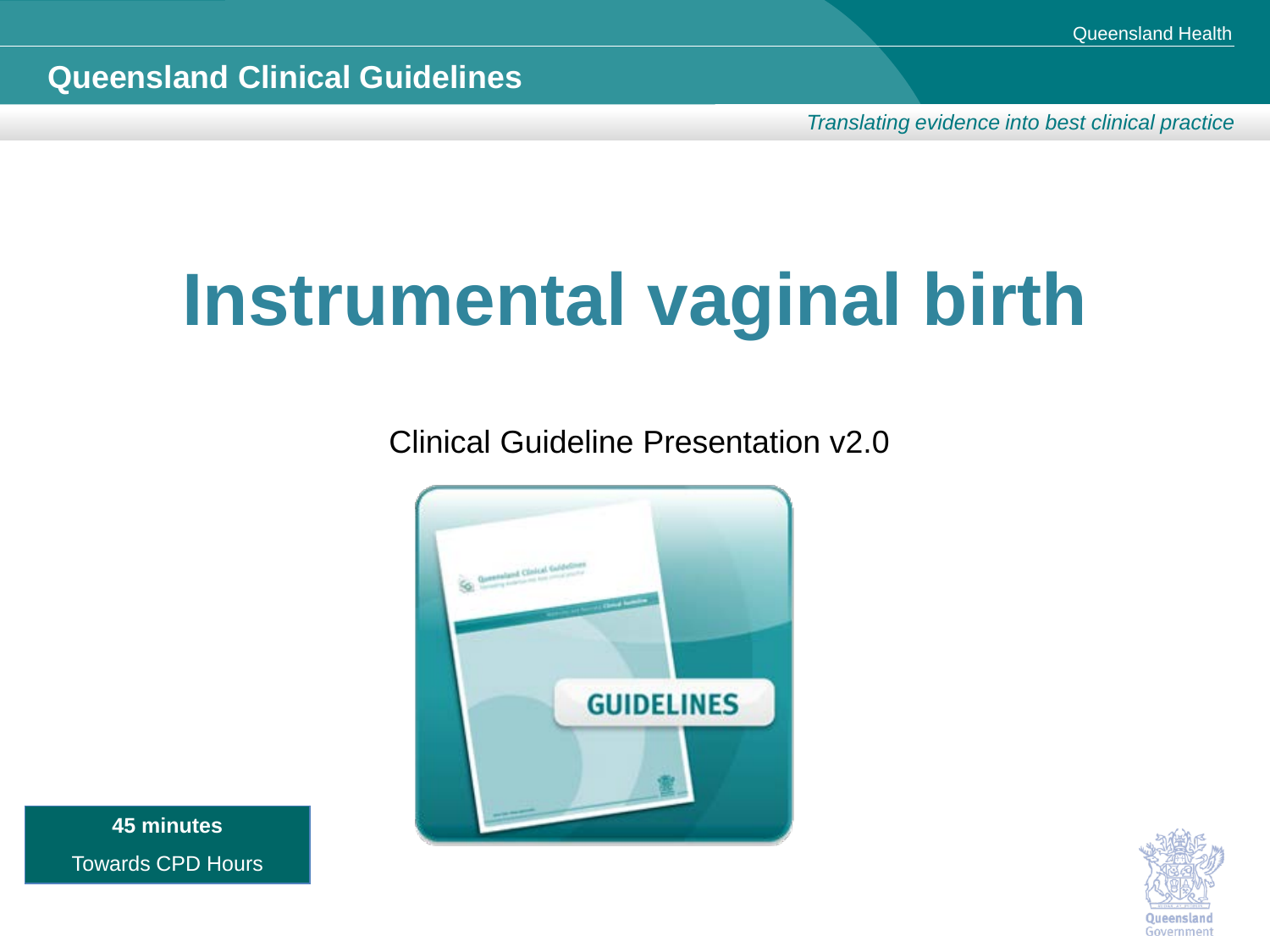#### **References:**

Queensland Clinical Guideline: Instrumental vaginal birth is the primary reference for this package.

#### **Recommended citation:**

Queensland Clinical Guidelines. Instrumental vaginal birth clinical guideline education presentation E18.49-1-V2-R23.<br>Queensland Health. 2018.

#### **Disclaimer:**

This presentation is an implementation tool and should be used in conjunction with the published guideline. This information does not supersede or replace the guideline. Consult the guideline for further information and references.

#### **Feedback and contact details:**

**M:** GPO Box 48 Brisbane QLD 4001 | **E:** [guidelines@health.qld.gov.au](mailto:guidelines@health.qld.gov.au) | **URL:** [www.health.qld.gov.au/qcg](http://www.health.qld.gov.au/qcg)

#### **Funding:**

Queensland Clinical Guidelines is supported by the Queensland Health, Healthcare Improvement Unit.

#### **Copyright: UPDATE**

© State of Queensland (Queensland Health) 2020



This work is licensed under a Creative Commons Attribution-NonCommercial-NoDerivatives V4.0 International licence. In essence, you are free to copy and communicate the work in its current form for non-commercial purposes, as long as you attribute Queensland Clinical Guidelines, Queensland Health and abide by the licence terms. You may not alter or adapt the work in any way. To view a copy of this licence, visit <https://creativecommons.org/licenses/by-nc-nd/4.0/deed.en>

For further information, contact Queensland Clinical Guidelines, RBWH Post Office, Herston Qld 4029, email<br>Guidelines@health.gld.gov.au, phone (07) 3131 6777. For permissions beyond the scope of this licence, contact: Inte [Property Officer, Queensland H](mailto:Guidelines@health.qld.gov.au)ealth, GPO Box 48, Brisbane Qld 4001, email ip officer@health.gld.gov.au, phone (07) 3234 1479.

Images are property of State of Queensland (Queensland Health) unless otherwise cited.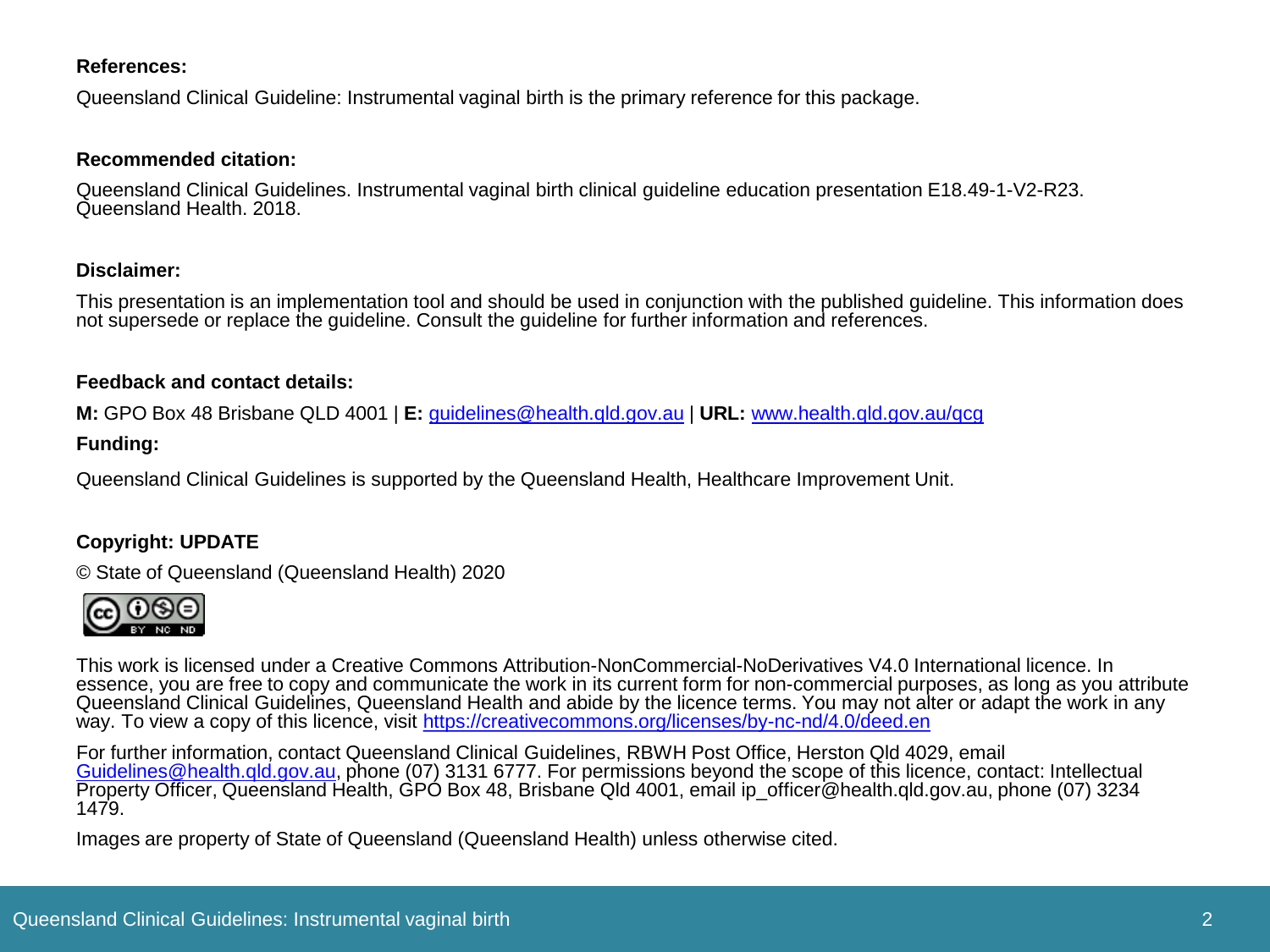# **Objectives**

- Identify when instrumental vaginal birth may be indicated
- Identify risks and benefits of vacuum compared to forceps
- Identify best practice management before during and after instrumental birth

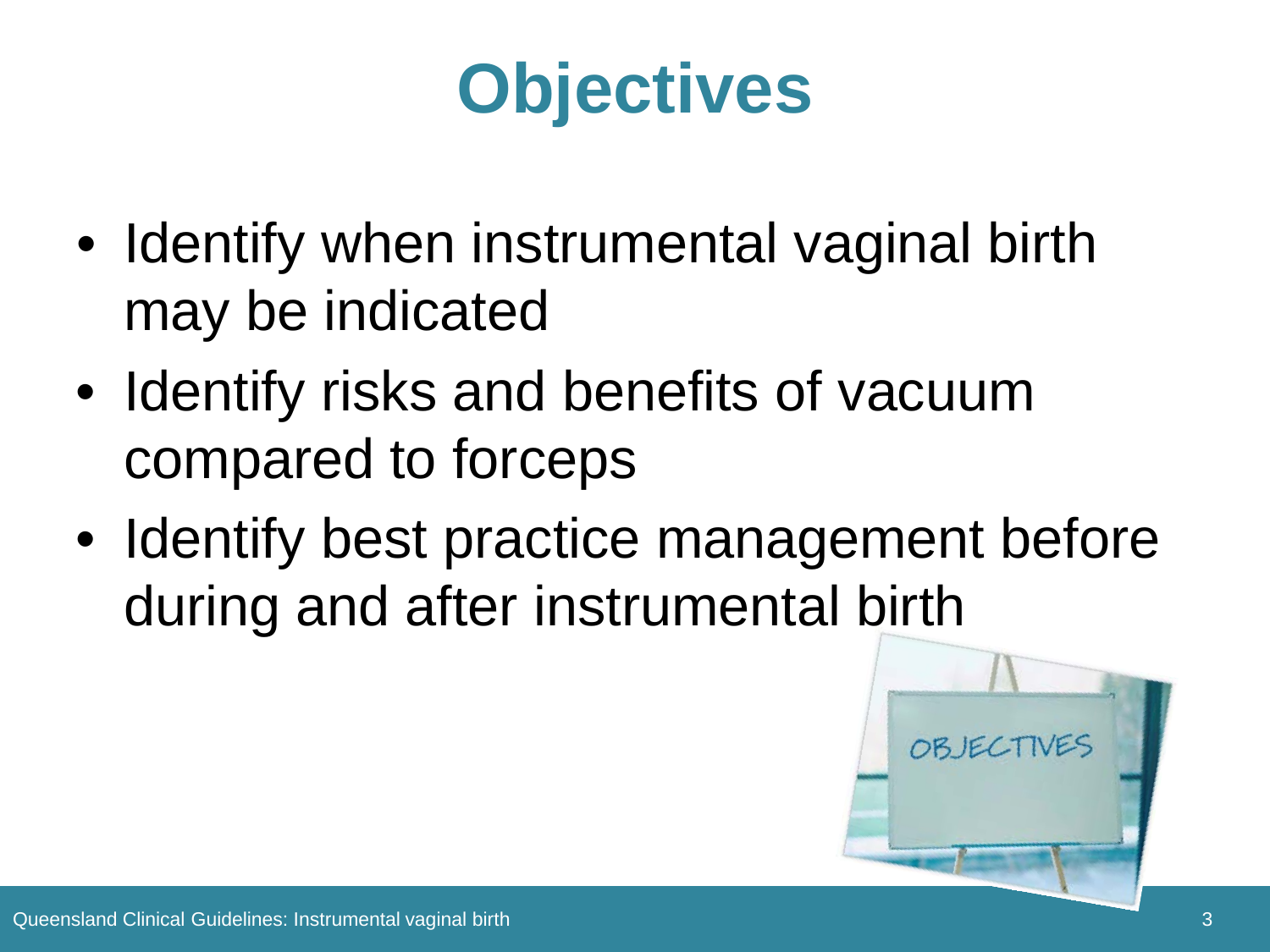## **Classification**

### **How are instrumental births classified?**

Instrumental vaginal births are classified according to the station of the vertex and the degree of rotation of the sagittal suture from the midline

- **Mid cavity**
- Low cavity
- **Outlet**

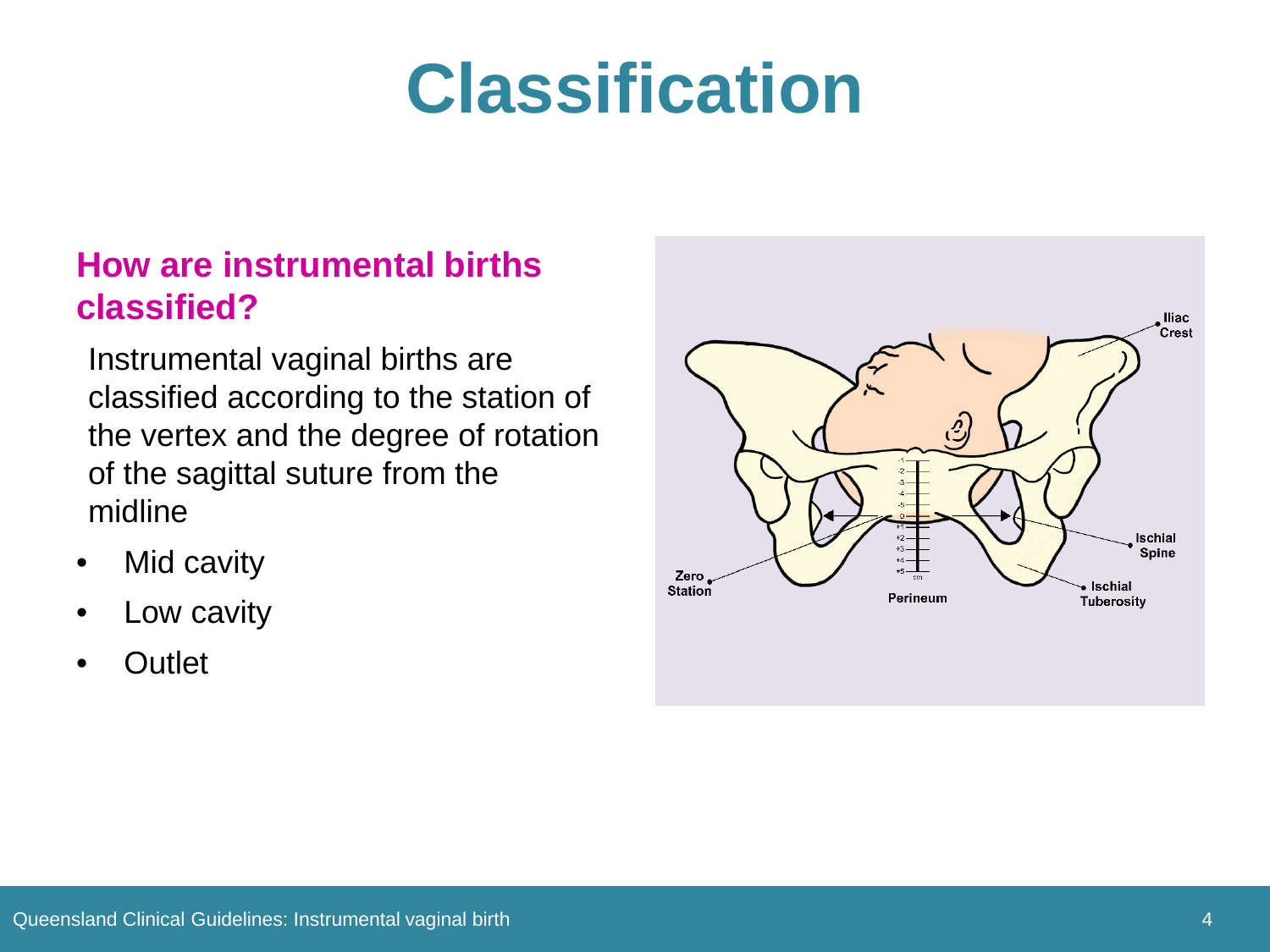# **Indications**

### **What are the indications for an instrumental vaginal birth?**

- Women with a live, cephalic fetus in second stage labour where:
	- There is inadequate progress in active second stage in the presence of adequate uterine activity
	- Maternal effort is contraindicated (e.g. cardiac conditions, hypertensive crisis)
- Fetal compromise is suspected

#### **Other indications**

Instrumental vaginal birth may also be appropriate in other circumstances (e.g. after-coming head of a breech, deceased fetus)

#### **Contraindications**

- Head is above the ischial spines or 2/5th or more palpable
- Position of vertex not determined
- Fetal bone demineralising or bleeding conditions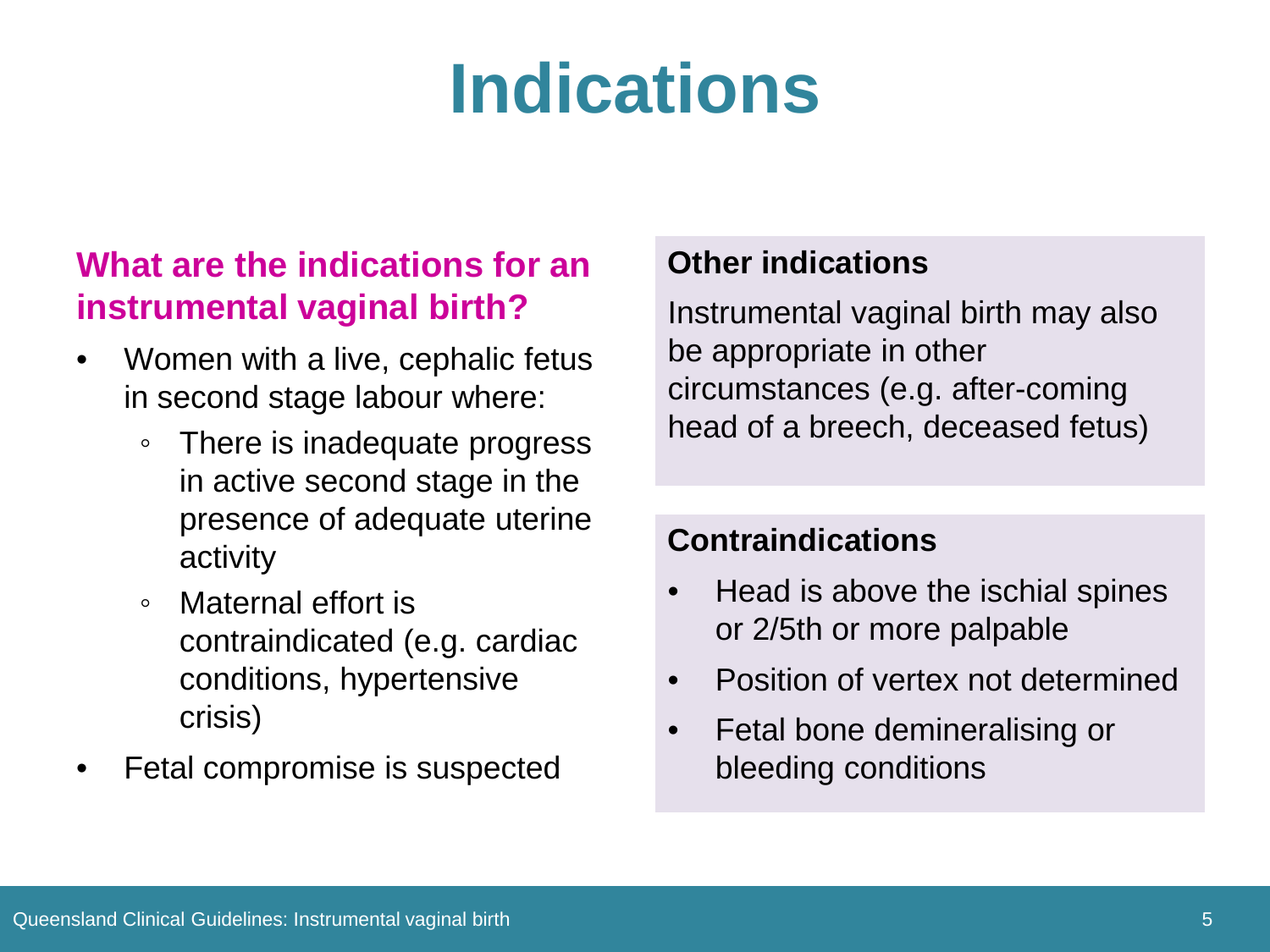## **Risk factors**



**Amina is in active second stage with her second baby. She has been pushing for 35 minutes. There has been no significant fetal descent during this time.** 

### **What factors are associated with unsuccessful instrumental vaginal birth?**

- Estimated fetal weight over 4000 g or a clinically 'big baby'
- OP position at application of instrument
- Higher station at the time of application (compared to outlet)
- Longer duration in second stage
- Higher BMI

#### **Evidence alert!**

There is limited and low-level evidence to differentiate risk factors for instrumental birth from factors that influence failure of the attempt

#### **Setting**

If difficulty is anticipated, perform in operating theatre to facilitate access to immediate caesarean section birth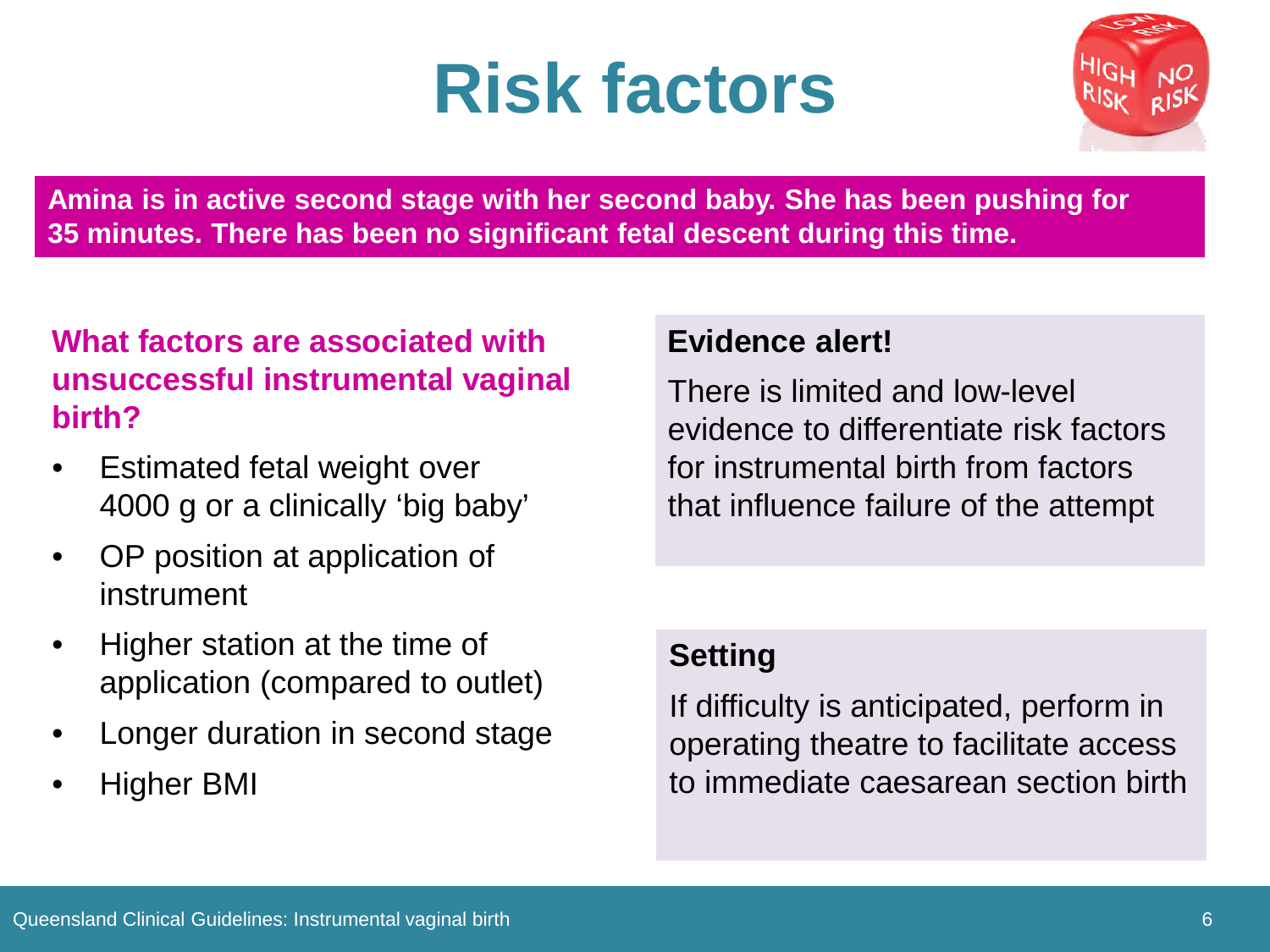### **Forceps versus vacuum**

**After further assessment you recommend vacuum assisted birth to Amina.** 

#### **What can you tell Amina about the outcomes of forceps v vacuum?**

#### **With vacuum decreased risk of:**

- Perineal trauma (3rd/4th degree tears, vaginal trauma, levator avulsion)
- Incontinence/flatus

### **With vacuum increased risk of:**

- Failure of attempt
- Subgaleal haemorrhage in baby

#### **Maternal outcomes: no difference**

**in** blood loss, pain on day four, caesarean section, vulval trauma, episiotomy or perineal tear requiring suturing with or without pudenal analgesia

#### **Neonatal outcomes: no difference**

**in** any neonatal injury, Apgar score at 5 minutes, intubation, mean umbilical artery pH, scalp injury, facial injury, intracranial injury, cephalohematoma, retinal haemorrhage, jaundice, admission to neonatal intensive care unit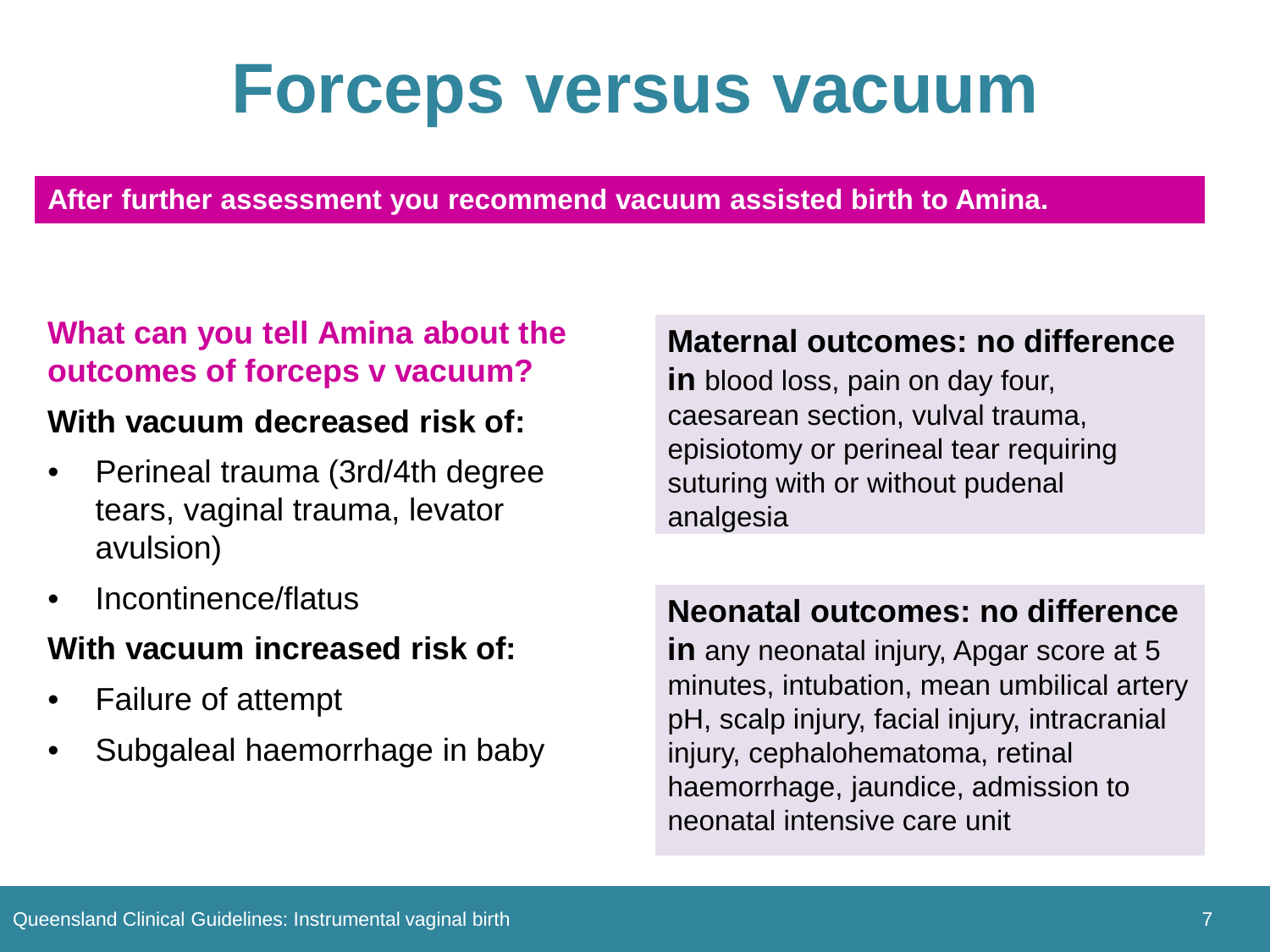# **Principles of safe birth**

**Amina's partner asks you if the staff member performing the vacuum is competent because they look very young. You reassure Amina and her partner.**

#### **What factors would give you confidence to reassure Amina?**

- The clinician performing the instrumental birth (or the clinician's supervisor in attendance) has the knowledge, experience and skill to:
	- Safely perform the procedure
	- Manage complications that may arise

#### **Communication for safety**

- Provide clear explanation to woman and support people
- Inform other members of the health care team
- Organise a clinician trained in neonatal resuscitation to be present for the birth
- Use standard documentation to record indications, assessments and details of the procedure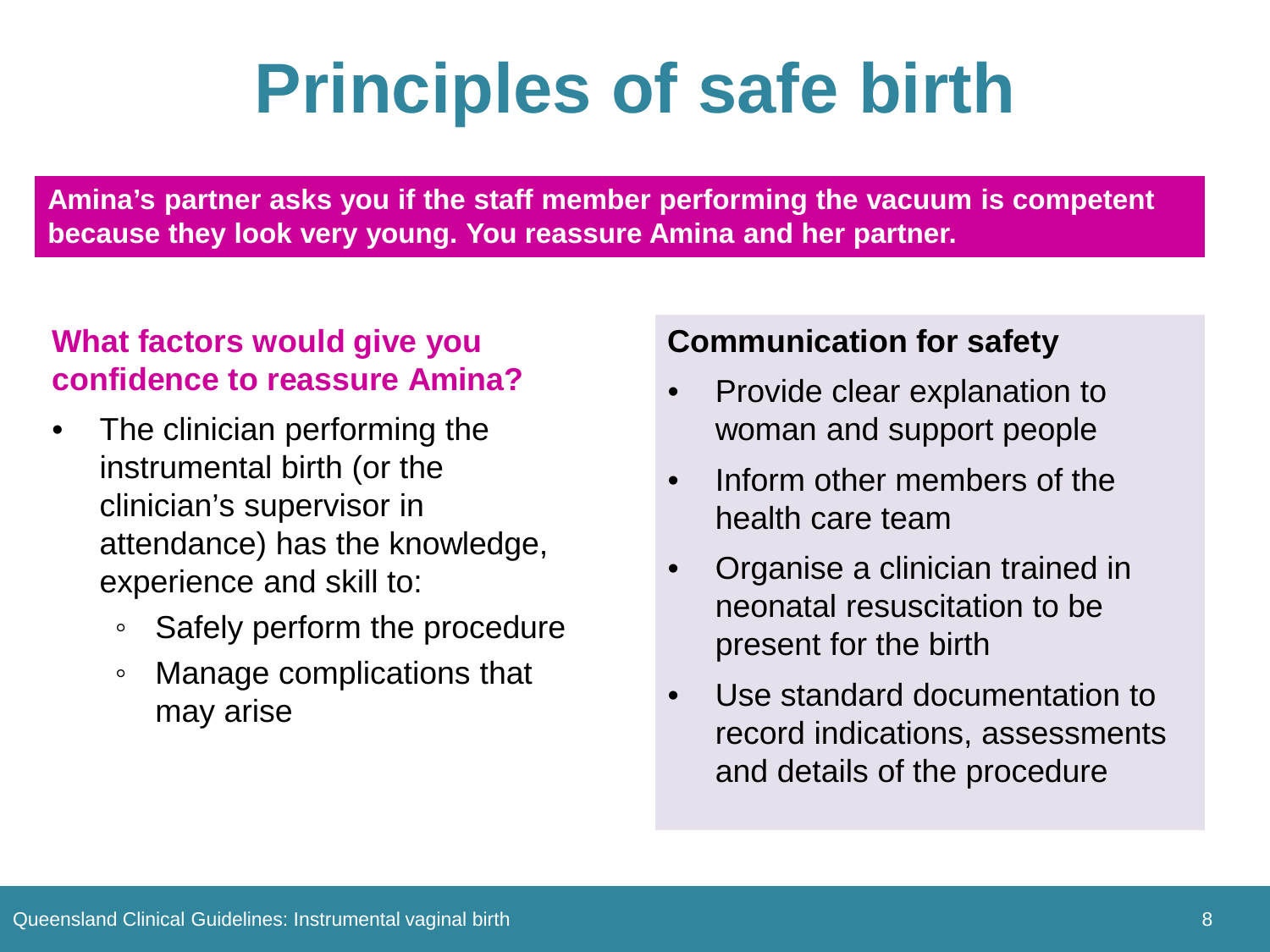## **Pre-intervention care**

#### **Amina consents to the use of vacuum. She askes what will happen next**

### **What will you discuss with Amina?**

- Need to empty bladder
- Performance of an abdominal and vaginal assessment
- Adequate analgesia
- If episiotomy is indicated
- Maternal and fetal observations

### **Procedural considerations**

- Apply steady traction only during a contraction and with maternal effort
- Minimise shearing forces on scalp
- Ensure no maternal tissue trapped under cup

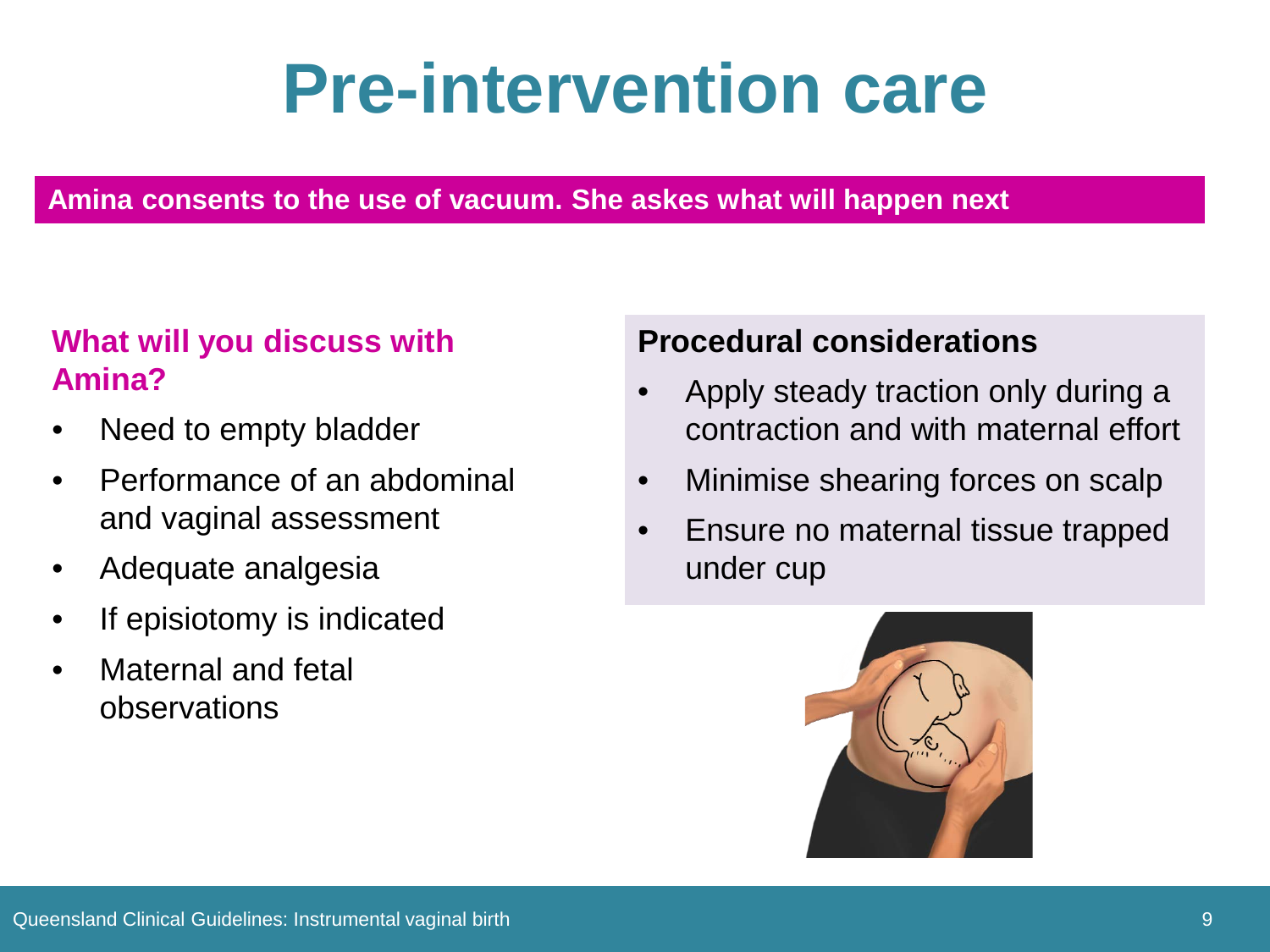# **Pre-requisites**

**Following an abdominal and vaginal assessment, you are uncertain about the position and station of the fetal head.**

#### **Why is it important to know this?**

Essential for correct placement of the instrument

#### **What can you do in this circumstance?**

- Seek expert advice from a more experienced practitioner
- A transperineal or transabdominal ultrasound may assist in determining station and position

#### **Confirm all of the following:**

- Vertex presentation
- Head is  $1/5<sup>th</sup>$  or less palpable
- Estimated fetal weight
- Pelvis considered adequate for vaginal birth
- Cervix fully dilated and membranes ruptured
- Assessment of caput and moulding
- Head position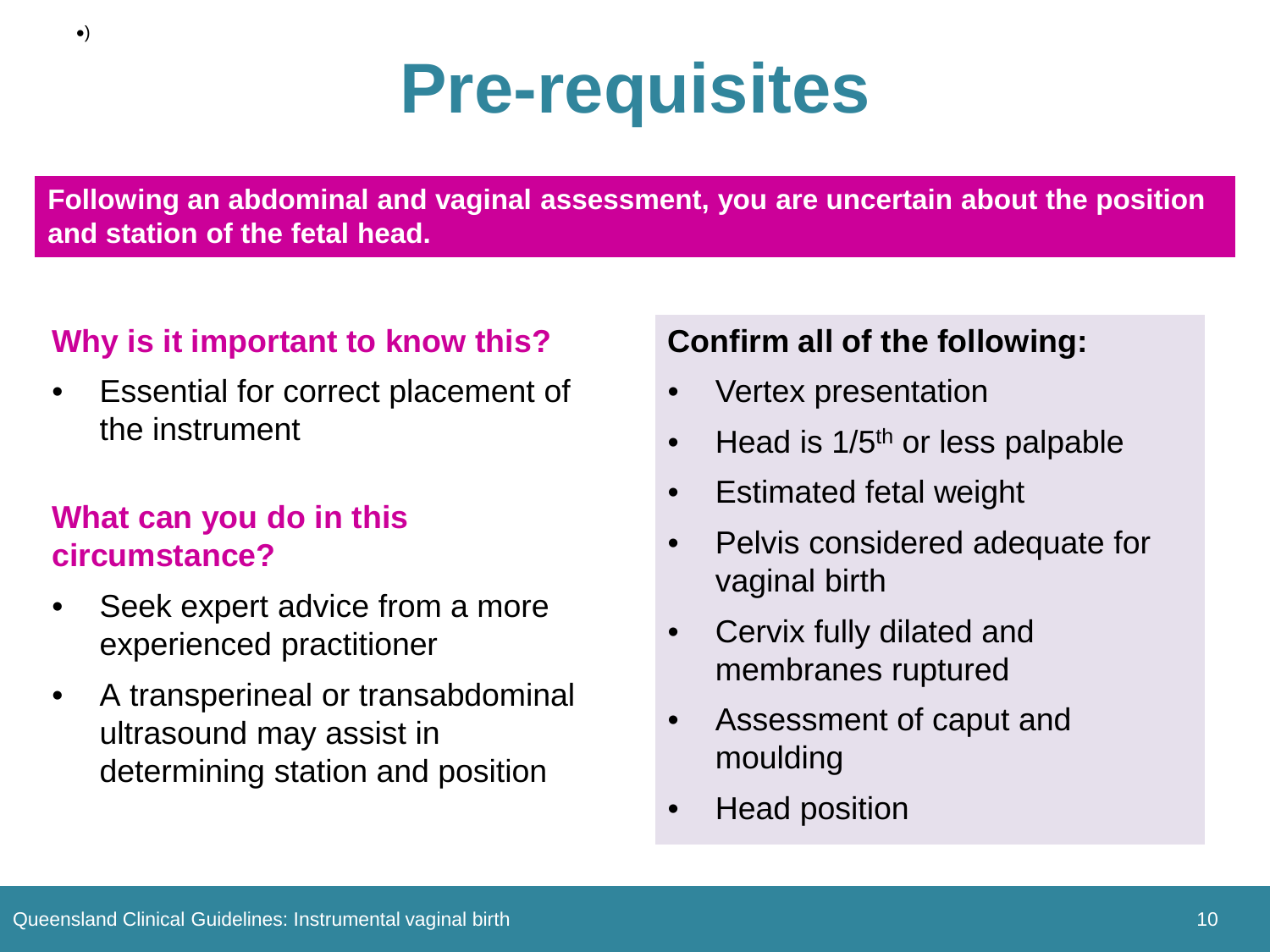### **Procedure**

**After three contractions, the head has descended and the full diameter of the cup is visible at the perineum. Amina and baby are both doing well.**

### **As the head is not delivered should you try forceps now?**

- No, progressive descent has occurred. The head should be delivered within three more pulls
- Sequential instrumentation is associated with increased maternal and neonatal morbidity

#### **With a correctly applied vacuum cup consider discontinuation:**

- After two detachments
- If full diameter of the cup is not visible at the perineum with three contractions